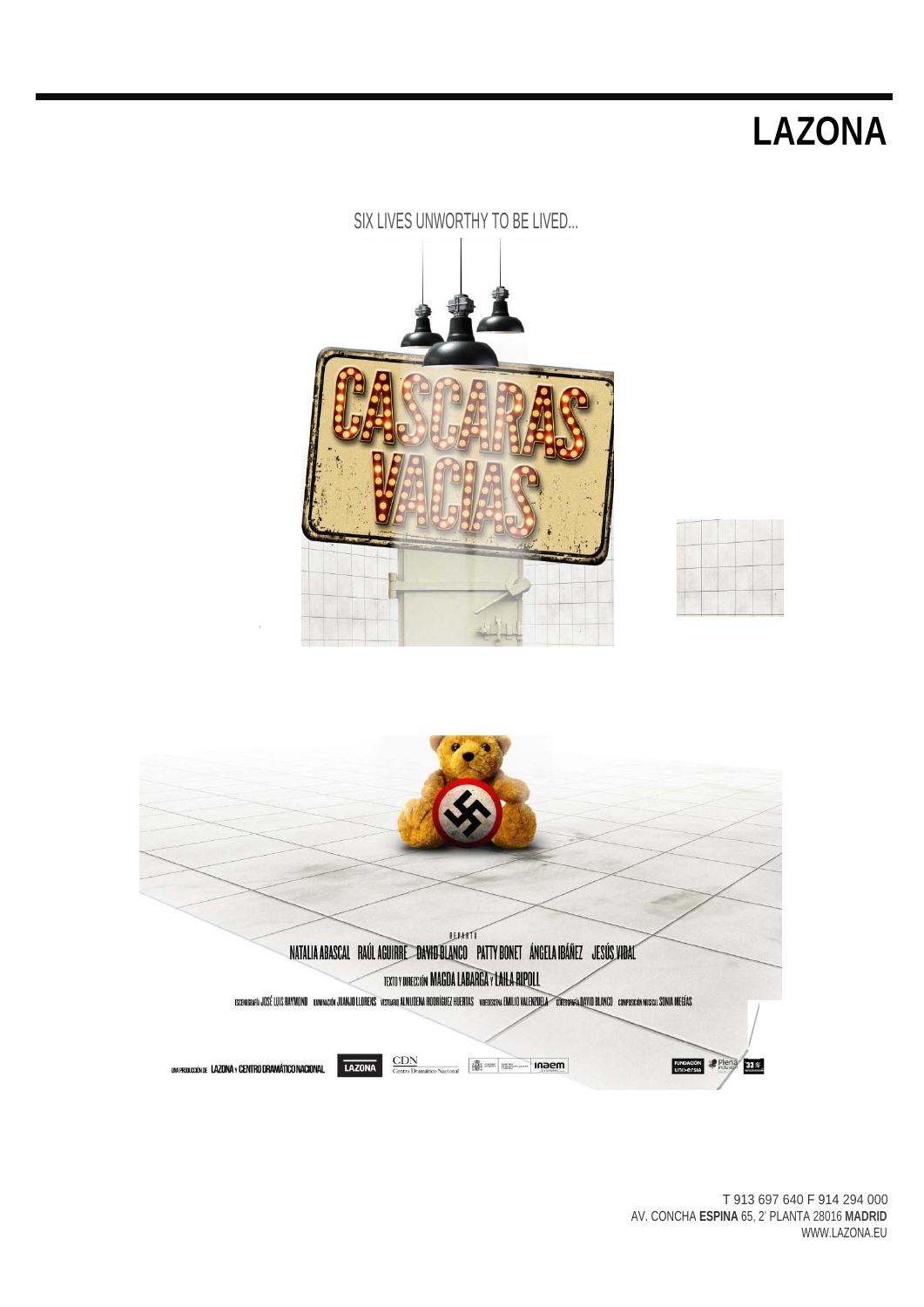## **TEXT AND DIRECTION: MAGDA LABARGA / LAILA RIPOLL**



### **Magda Labarga** (*Author and director)*

She was born in Las Palmas de Gran Canaria in 1967 and has been telling stories since 1992. She was invited to participate in many oral and theatrical narration festivals in Spain, Peru, Costa Rica, Mexico, Chile, Argentina, Colombia, Cuba and Portugal. She founded the group "Palique", in which she worked until 2011. She studied interpretation in the "Cuarta Pared" school, where she also worked as an actress, teacher and manager until 1994.

Published books: *Paloluz*, Santillana Perú, illustrated by Alekos, co‐author with Marissa Amado (2009). *Berta*, Oxford University Press Spain (2010). *Lejos* (2010) published by Anaya and Adiciones Autor.

With the help of eight children from the Móstoles Children's Home, she filmed *Un lugar para vivir* (2012) with the collaboration of CA2M, a theatrical performance in which she acted but that she also conceived and directed. Later on, she released *Mano a mano* (2013), directed by Eugenia Manzanera, in which she participated as writer and actress, performing as story teller along with the deaf actor Christian Gordo in the Festival "Una mirada diferente".

Since the year 2000 she has directed a dozen of theatrical and oral narration spectacles.

Her play *Lejos* received the SGAE's First Prize for Children's and Youth Theatre 2009. Chamán Ciudad de Madrid 1994 Prize for her work as oral narrator and Ojo Crítilo II Milenio 1993 as member of the Cuarta Pared team.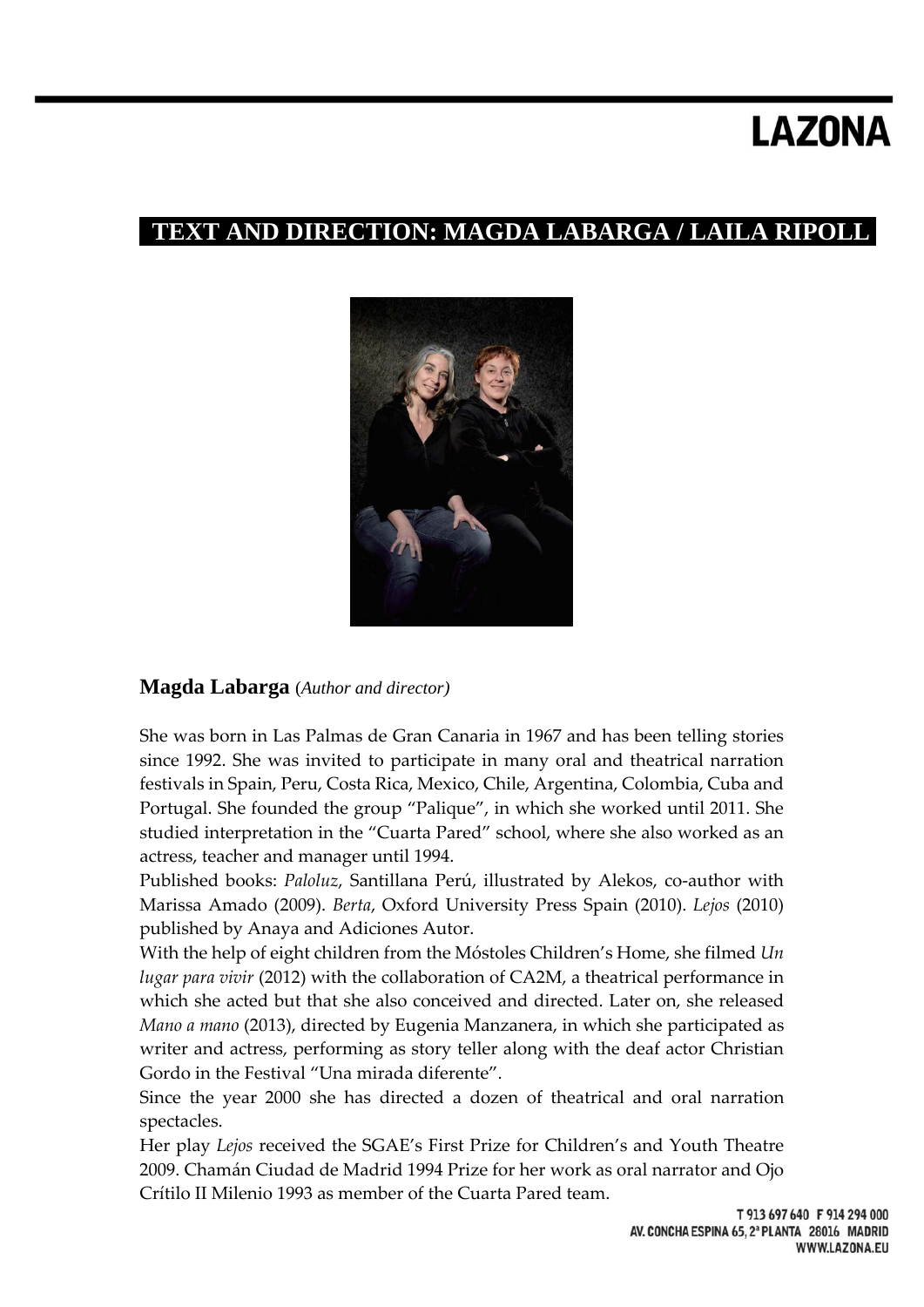### **Laila Ripoll** (*Author and director)*

She was born in Madrid in 1964. She licensed in Interpretation from the Royal School of Dramatic Arts in Madrid in 1987. She has studied many courses, such as theatrical Pedagogy (INAEM) or Interior design (EAAOA) and some others, all related to interpretation and theatrical writing techniques. In 1991 she founded, together with many colleges, the theatrical Company "Producciones Micomicón", in which she works as an actress, author, scene director and costume, scenography and illumination designer. She has imparted interpretation and classical theatre courses in various educational institutions. She writes articles for the following magazines: Primer Acto, ADE Teatro, El Pateo, Ubú y Cuadernos de Dramaturgia Contemporánea.

She is also the author of *La ciudad sitiada* (1996), *Árbol de la Esperanza* (1997), *Unos cuantos piquetitos* (1999), *Atra bilis (cuando estemos más tranquilas...)* (2000), *El día más feliz de nuestra vida* (2001) y *Victor Bevch (blanco,europeo, varón, católico y heterosexual)* (2002*), El triángulo azul (2014).*

She has worked on many adaptations of plays by Lope de Vega, Juan de la Cueva, Miguel de Cervantes, Calderón de la Barca y Tirso de Molina. Her plays have been translated to French, Italian, Greek and Basque. As a scene director she has participated in the staging of plays by Lope de Vega, Juan de la Cueva, William Shakespeare, Miguel de Cervantes, Pablo Neruda, Calderón de la Barca, etc.

She won the Caja de España 1996 Prize, José Luis Alonso 1999, Ojo Crítico 2000 and received Special Mention by the jury in the M.ª Teresa León Prize.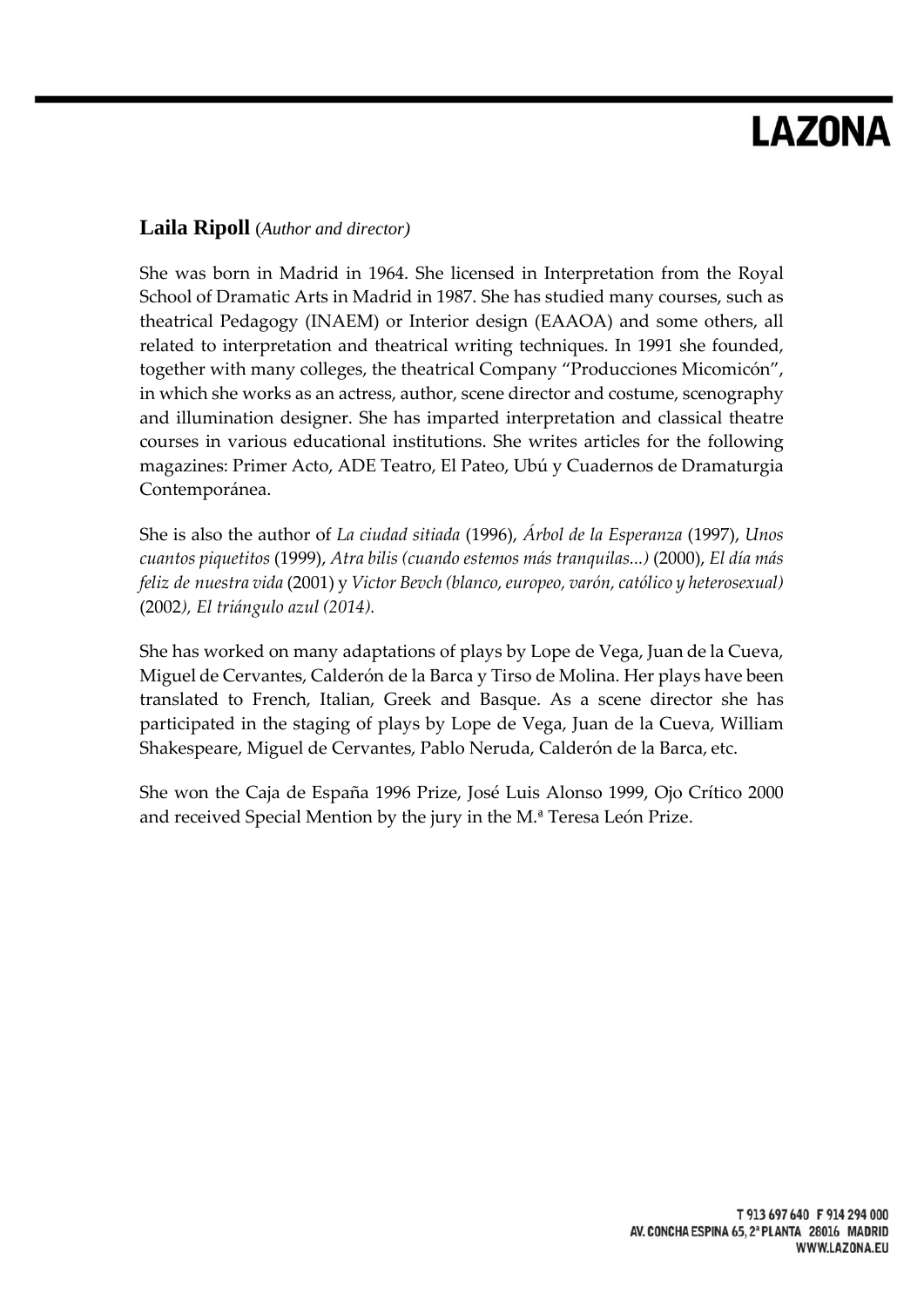## **NOTE OF THE DIRECTORS:**

Germany, 1939. Hitler declares war. At the same time, he authorizes the elimination of those who, for the nazis, are hollow pods, lives unworthy to be lived, empty shells. That's how they call people with some kind of disability. In the previous years, they have been doing intense propaganda efforts built up with economic arguments. People with various capacities are not only weeds that need to be pulled out so that the German people can be healthier and more productive, but also a burden from which they need to dispose because of the high cost they imply for the nation. The cutting-edge science of the moment provides them with theoretical speech: euthanasia is in. Whoever is not able to feed, to support himself, must die. It's the "law of nature". This is how Aktion T4 arises, the secret murdering program aimed at people with disabilities, which also involved personal training and the development of many procedures which would later be used in the extermination camps. These were their first victims, those whose poverty or lack of family support had driven to helplessness. And in most of the cases, fully aware of their destinies.

Between 1939 and 1945 scientists, physicians, nurses and carers killed more than 200.000 people, all of them qualified as unfit for the community, by what they called euthanizing them. It has barely been talked about these victims. As if their suffering and their death didn't matter or counted less. They were experimented on, their cadavers served as canvas to paint an anatomy atlas, and their brains as part of "scientific collections" of respected institutes. Doctors who were responsible of murder continued to practice medicine, teaching and receiving public honours and decorations...

The Hartheim Castle is the place where the events of this play, *Empty shells*, take place. It was one of the six establishments where these slaughters were carried out by both the sanitary and the military personnel. One of the most terrible aspects of this terrible story is that those who committed these murders were scientists, educated men and women, people of a time when society was anesthetized by the bureaucracy and propaganda into indifference. A society concerned with health, excellency and productivity which was extraordinarily similar to ours.

But this information, in all its harshness, doesn't mean anything if we can't imagine and try to stand in the place of the victims or, at least, look at them in the face. This is what we wanted. To get close. To get close in order to see their faces, hear their voices, feel their presence. And tell their stories.

*Laila Ripoll y Magda Labarga*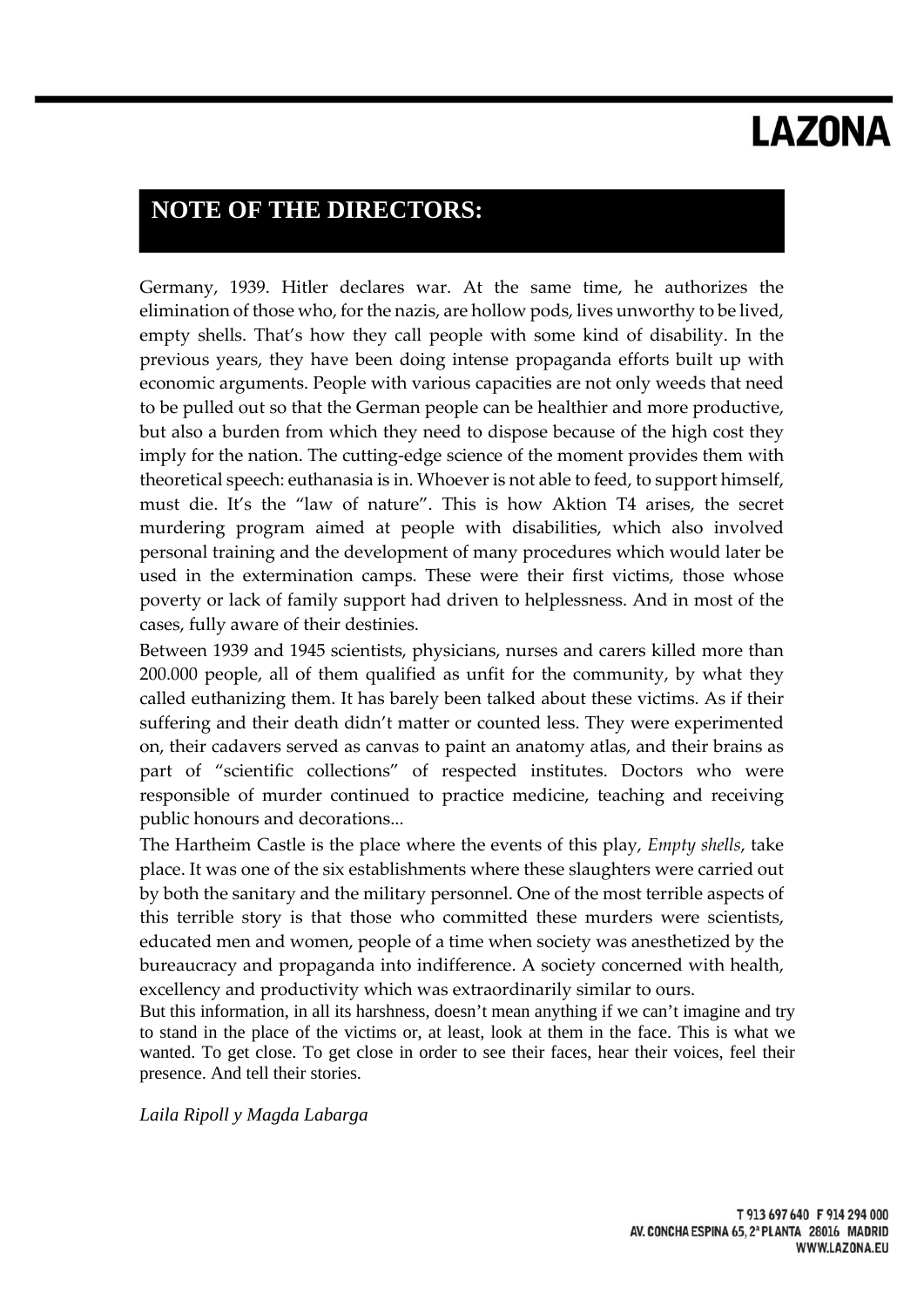**CAST** *(In alphabetical order)* 

*Interpreters*  **Natalia Abascal Raúl Aguirre David Blanco Patty Bonet Ángela Ibáñez Jesús Vidal** 

#### **ARTISTIC TEAM**

#### *Coproduction*  **LAZONA and CENTRO DRAMÁTICO NACIONAL**

*Text and direction*  **Magda Labarga / Laila Ripoll** 

> *Scenography*  **José Luis Raymond**

> > *Illumination*  **Juanjo Llorens**

*Costume design*  **Almudena Rodríguez Huertas** 

*Musical composition and direction*  **Sonia Megías** 

> *Choreography*  **David Blanco**

*Illustrations*  **Raúl Aguirre** 

*Video scene*  **Emilio Valenzuela** 

*Assistant director*  **Jair Souza-Ferreira** 

*Production manager*  **Miguel Cuerdo**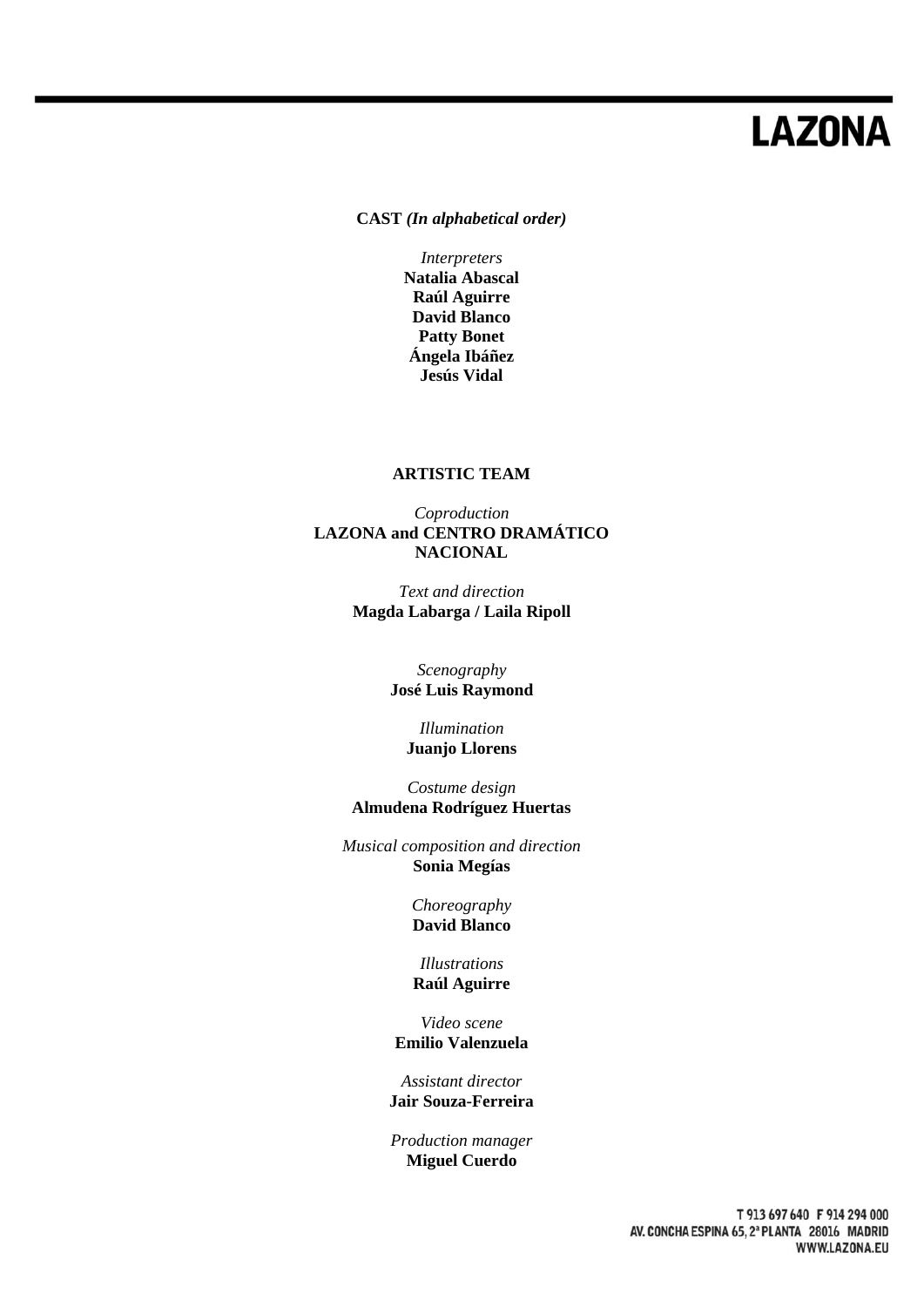*Photography*  **marcosGpunto** 

*Poster design*  **Javier Naval** 

*Communication and turns*  **Pepa Rebollo**  prebollo@lazona.eu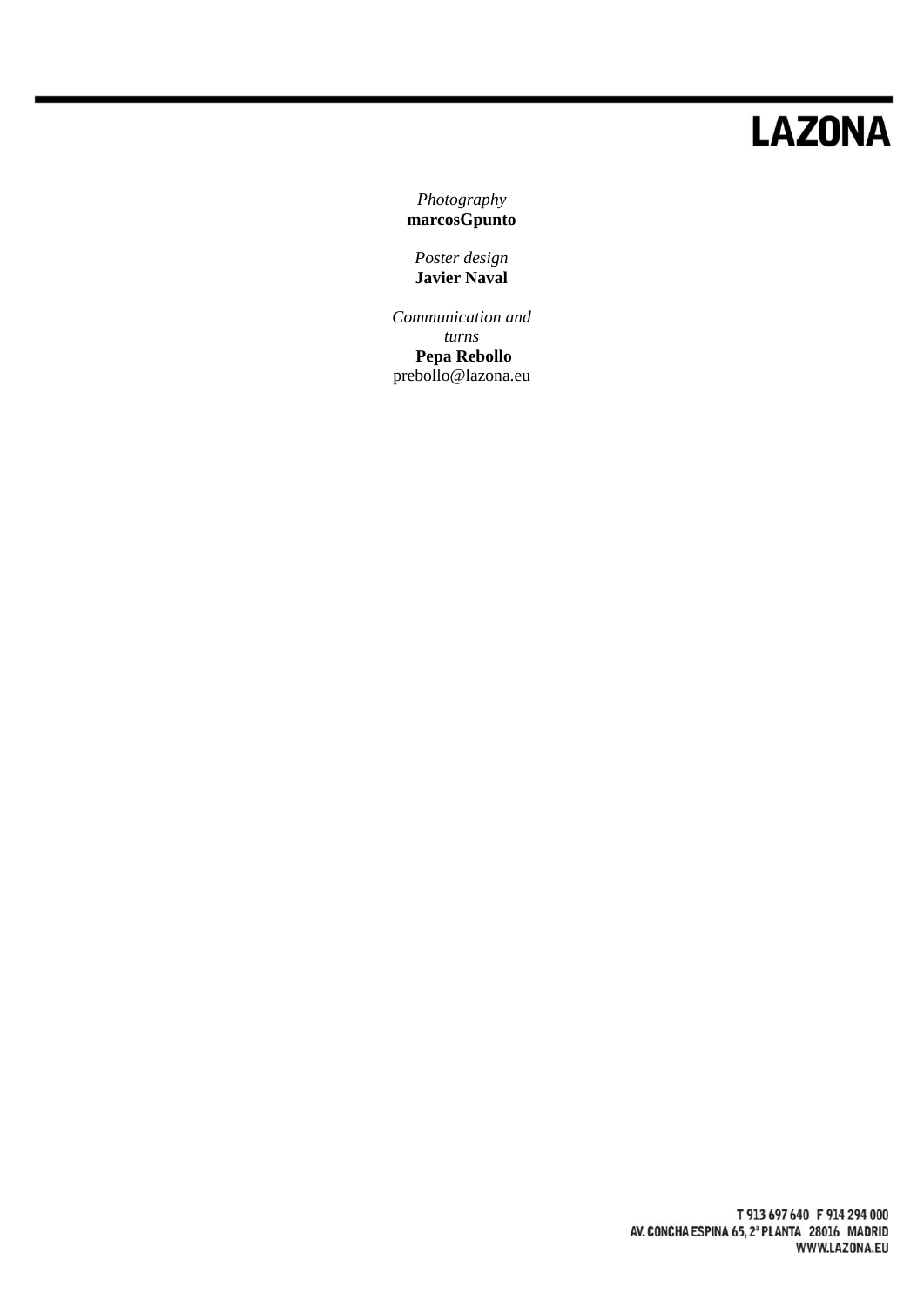## **CAST:**

### **Natalia Abascal** *(Heyde)*

In 2005, when she was 28 years old, she debuted as a cinema actress with a role on the film *Vida y color*, debut feature of the director and writer Santiago Tabernero. She shared cast with the actresses Carmen Machi and Silvia Abascal.

She then participated in various theatrical plays until, ten years after her cinema debut, in 2016, she took part in a special chapter for the TV miniseries *¿Qué fue de Jorge Sanz?*, directed by David Trueba.

One of her main hobbies is dancing.

#### **Raúl Aguirre** *(Paul)*

He is a gardener and an artist.

He is passionate about drawing, acting, taking care of horses (by talking to them) and bird watching, specially birds of pray.

A big part of his drawings has been published in the book *La Cabeza del Rinoceronte*, which is a testimony book that talks to us about freedom, the need to be one's truest self, the right to be different and to be acknowledged and valued. The second one, *La niña algodón*, is a story he wrote together with David Sánchez.

With the same, powerful name of his first book, he founded an Editorial and the current artistical project which draws inspiration upon his creations and is able to germinate in other hands and give birth to different artistic and artisanal creations: in textile design and stationary.

www.lacabezadelrinoceronte.com

These last years and after his participation in many workshops organized by the Festival "Una Mirada Diferente", he connects with the world of professional theatre.

### **David Blanco** *(Roland / Theodor's ghost)*

Choreographer and dancer with a heterodox training in styles like modern dance, jazz and hip hop. He has participated in many musical theatrical shows such as *The Hole 2*, *Hoy no me puedo levantar*, *40, el musical* or *El último jinete*. He is currently a part of the ComUnity dancing Company.

He licensed as Communication Guide of Sign Language, and is involved in research to merge dancing with sign language in order to achieve an independent and personal language.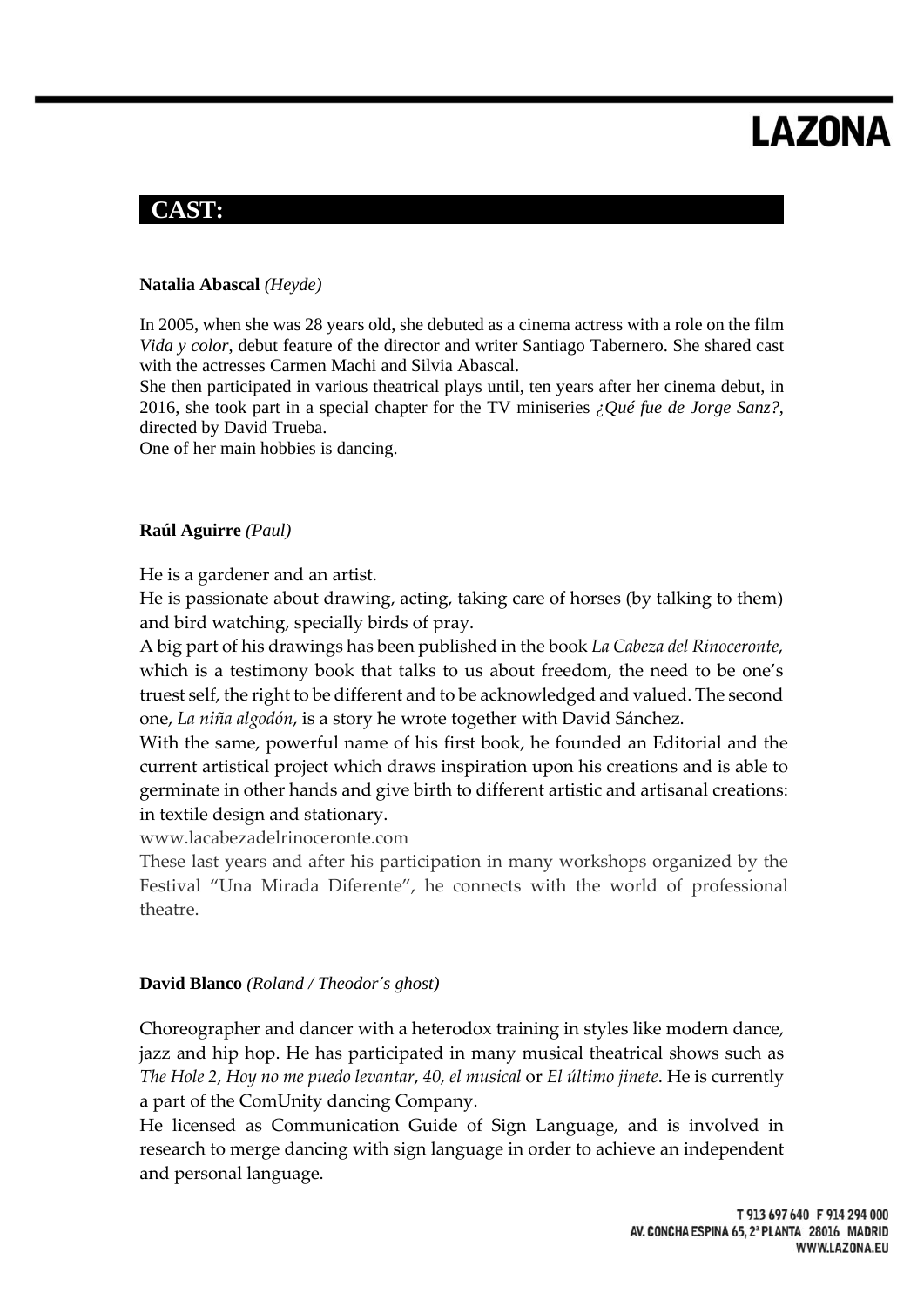### **Patty Bonet** *(Lotte)*

She was born in Valencia and lives in Madrid since 2014. She has participated in music videos for Macaco and Calle 13; in television spots for the Atresmedia and Randstad foundations and in theatrical shows, such as *VERmentiDAD* or *Gravedad Cero*.

She licensed in Journalism and balances her work as an actress with being a producer, writer and director in Flare Producciones, with which she has filmed many shortfilms, like *Compañeros de vida* or *¿Lo ves?,* films for which she has received many awards in various festivals.

She also works as a subtitle writer for the news in Telemadrid and as a hostess for occasional events.

### **Ángela Ibáñez** *(Agnes)*

She is passionate about acting since she was a little girl. She used to prepare plays with his cousins and act in front of her family, and, as she grew older, she felt more and more love towards this profession, so she finally joined the school theatrical group for deaf children.

In 2010 she was selected by the ASPAS Madrid group to participate in the show *La casa de Bernarda de Alba*, in which she played Adela. Two years later, she acted as Mary in *Las brujas de Salem*, a role that drove her to win the first prize as best female leading role. This same show won the "Premios Buero de Teatro Joven" competition, organized by the Coca‐Cola Foundation and was shown in the Teatro Valle‐Inclán. It also gave her the opportunity to travel around Spain, Lithuania and Slovenia.

Her passion for art is not limited to theatre exclusively, but also to cinema and photography. In the year 2014, she received a course about cinema which took her to start writing and directing her first short film *Despertar*, that has later been selected for various festivals like Festival Clin (Reim, France) in which it is nominated to best short film, direction, editing and female leading role.

### **Jesús Vidal** *(Hans)*

Licensed in Hispanic Philology, he has written and directed many spectacles, from which *Sala de espera* highlights. This was a show in which he also acted and that was premiered in the Albéitar Theatre in León in 2015 and later shown in the National Art and Disability Federation Sessions celebrated the same year in the Matadero in Madrid. He has studied to be an actor and creator in different educational institutions like Cuarta pared, Telón de azúcar and the "Una Mirada Diferente" festival workshops (2014 and 2015).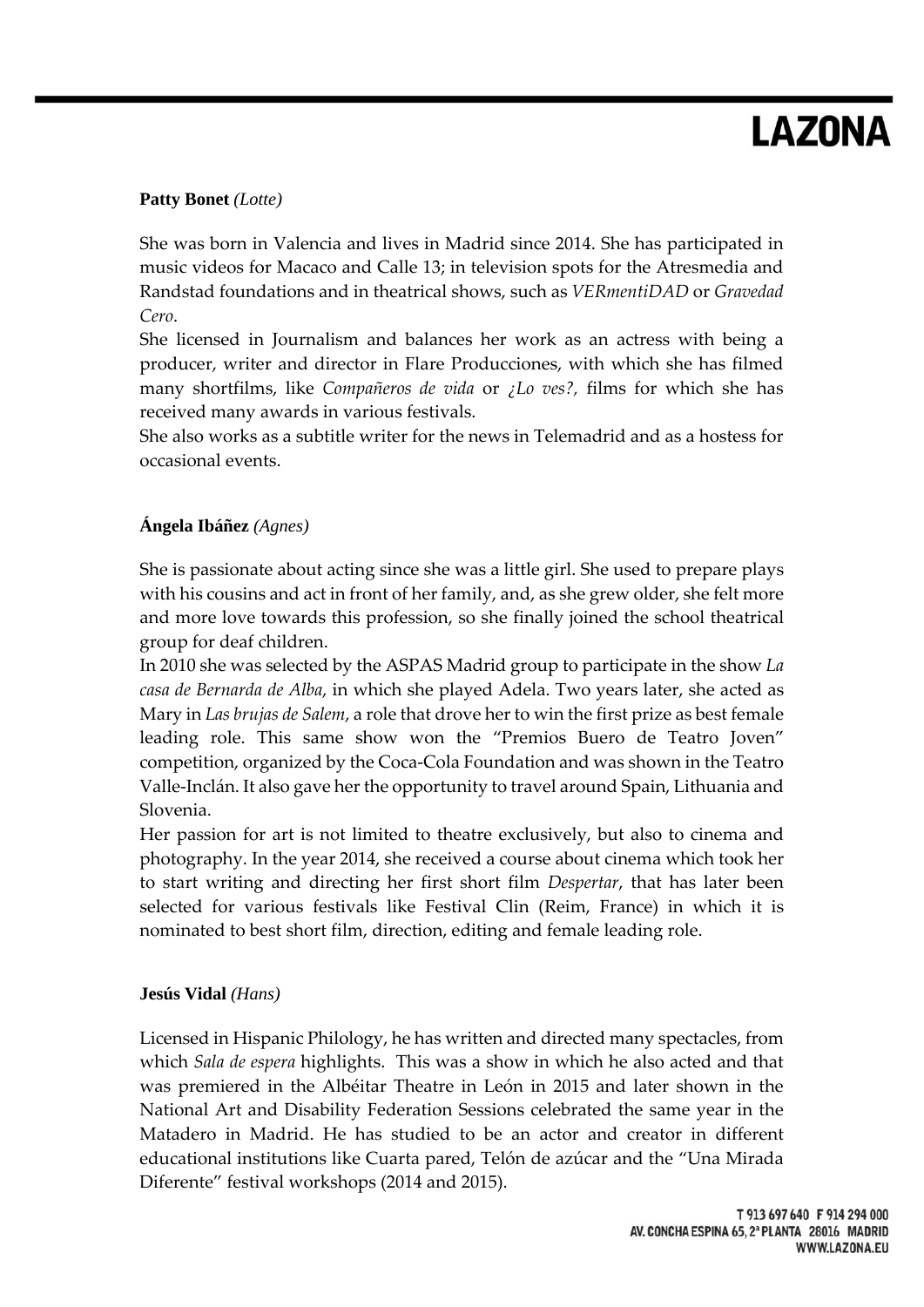## LAZONA

Created in 2003, it was born with the desire of combining new and consolidated talents in different genres.

In 2004 it released "El otro lado de la cama", directed by Josep María Mestres. This show was followed by further productions like Gá-Gá (winner of two Max awards) and "J'arrive", by coreographer Marta Carrasco, "El sueño de una noche de verano", directed by Tamzin Townsend with musical direction by Antonio Carmona, "Cyrano de Bergerac" by John Strassberg, and "Baraka", directed by Josep María Mestres.

Since 2008 it has released many productions, such as "¿Estás ahí?", "Piedras en los bolsillos", "Días estupendos", written and directed by Alfredo Sanzol, "Tartufo", "El manual de la buena esposa", "Las criadas" or "Locos por el té".

In 2015, it released "La piedra oscura", directed by Pablo Messiez, which has received five Max Awards (Best theatrical spectacle, best theatrical authorship, best scene direction, best scenic space design and best illumination design), "Más apellidos vascos" directed by Gabriel Olivares, and "Tamaño familiar", directed by Quino Falero.

In 2015 the "Teatro de la Ciudad" was born as a result of the union of the producing companies Kamikaze, Siamesas and LAZONA, and the directors Alfredo Sanzol, Miguel del Arco and Andrés Lima. An ambitious project which, after many workshops and meetings, led to the tragedies "Antígona", "Medea" and "Edipo Rey", and to the first Max Award to the best private production in Scenic Arts. In 2017 it continues with the project "Sueño", by Andrés Lima, and "La ternura", by Alfredo Sanzol.

This same year it created LAZONAKUBIK, an innovative space that drives research projects and supports emergent dramaturges and directors. The developed projects have been "Hard Candy" with Julián Fuentes, "Fortune Cookie" with Carlota Ferrer, "Nora" with Lucía Miranda, and "Beautiful Beach" with Antonio Ruiz.

In 2016 it relased "La respiración" in the "Teatro de La Abadía", written and directed by Alfredo Sanzol, "Miguel de Molina al desnudo", by Ángel Ruiz, and "Cáscaras vacías" by Magda Labarga and Laila Ripoll.

In March from the same year it presented the I "Lanzadera de Dramaturgias" with the aim of disseminating texts not yet released among the scene professionals, project that will celebrate its second edition on May 2017. During May/June it will organize the first dramaturgy Tournament in the "Teatro Español de Madrid".